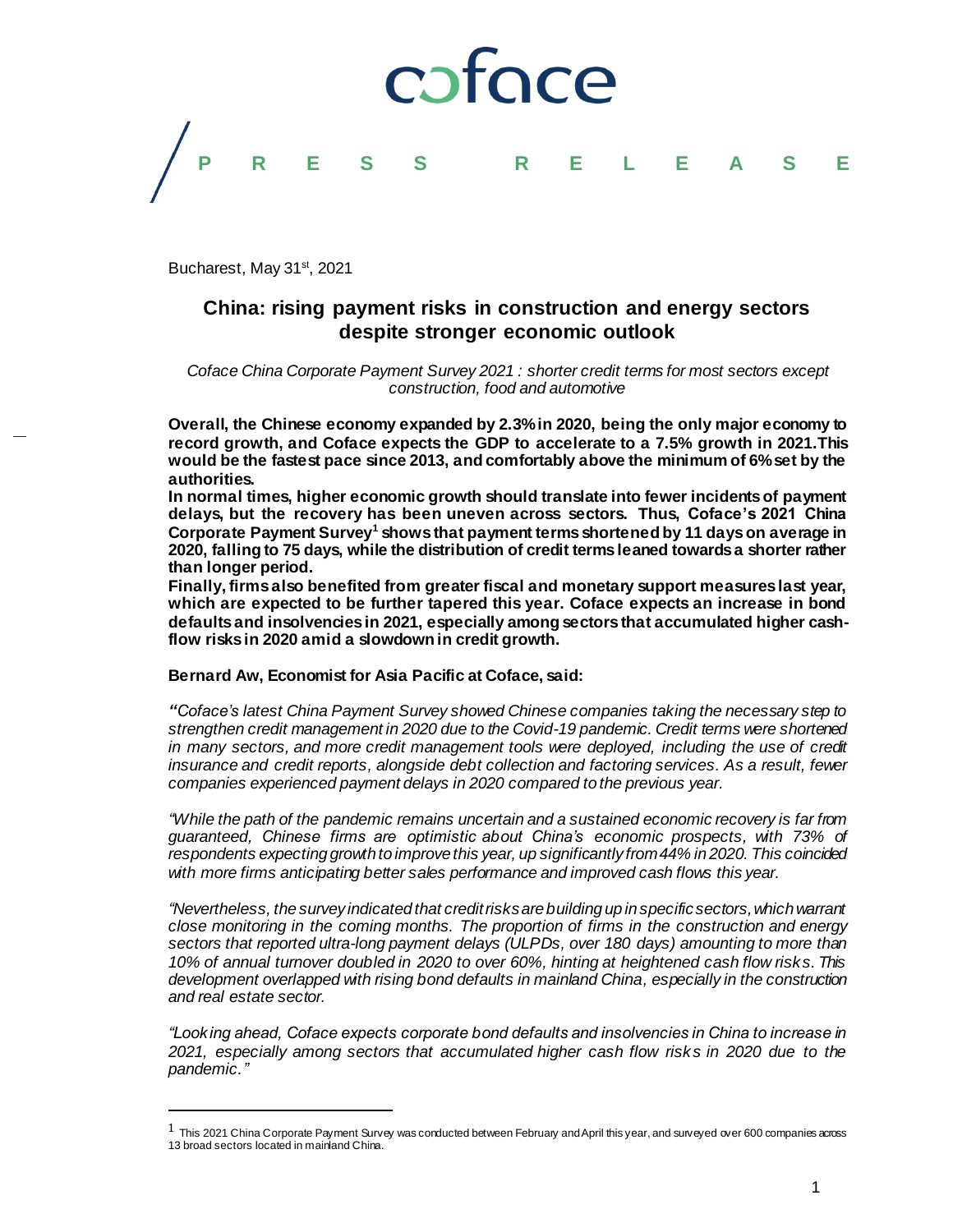

# **Payment delays<sup>2</sup> : Most sectors experienced shorter delays, except construction**

Fewer companies experienced payment delays in 2020, with **57% of respondents reporting overdue payments, down from 66% in 2019**. The drop in payment delays reflected a strong government policy response to soften the impact of the pandemic on business activity, which included tax relief, loan guarantees and loan interest waivers. According **to Coface survey, firms in 11 out of 13 sectors reported a decline in payment delays, despite the difficult context.**  Among them, wood, pharmaceuticals, transport and ICT reported the largest drops.**There was no change in retail, while construction saw an increase in overdue payments**.

**Customers' financial difficulties were the main reason for payment delays**. The lack of financing resources was the second most common reason - after fierce competition - suggesting that pockets of the economy may not have access to government support.

#### **Upturn boosts optimism, but higher prices remain key concerns**

**With China being the only major economy to see GDP growth in 2020, and recent economic data pointing to a steady expansion in the first quarter of 2021, firms are overall optimistic about economic conditions, according to the survey.** Over 70% of respondents expect growth to improve in 2021, up considerably from 44% in 2020. **This optimism was accompanied by a greater share of firms anticipating higher sales and cash-flows over the next 12 months**. **Consequently, a majority (62%) of respondents expects their business to return to pre-COVID-19 levels in less than a year**, while nearly a quarter estimates this period between one and two years. **Higher prices was the most common impact mentioned by respondents**, where almost two-thirds stated that the pandemic led to an increase in commodity prices, as governments' public health measures disrupted global supply chains.

**Despite the pandemic, 47% of respondents admitted not using any credit management tool to mitigate cash-flow risks in 2020, after 40% in 2019**. At the same time, a greater proportion deployed more than one credit management tool. The percentage of firms using credit insurance increased from 17% in 2019 to 27% in 2020, while those using credit reports were at 31% in 2020, up significantly from 19%. Both factoring and debt collection also saw an increase compared to the previous year, reaching 10% and 13%, respectively.

# **Bond defaults and insolvencies set to rise in 2021**

At first glance, our survey's findings may not seem to illustrate the connection between cash-flow risks and corporate bonds defaults, but **a sectoral breakdown shows a strengthening of the link**. The trend in China's corporate bond defaults has been on the rise since the first case in 2014, rising from less than USD 1 billion in 2015 to a record USD 27 billion in 2020, according to data compiled by Bloomberg. **In the first four months of 2021, bond defaults surged by over 70% to USD 18 billion, mostly in real estate, aviation and electronics**. Our survey suggested that **many of these sectors also had high cash-flow risks, with 67% of respondents in construction reporting over 10% of annual turnover tied up in ULPDs (Ultra Long Payment Delays), alongside 29% in ICT and 19% in transport**.

Looking ahead, **Coface expects corporate bond defaults and insolvencies to increase in 2021, especially in sectors that accumulated higher cash-flow risks in 2020**, as indicated in our 2021 China Corporate Payment Survey. These are the sectors with the highest proportion of ULPDs amounting to over 10% of annual turnover, including construction (67%), energy (62%), retail (30%).

 $^2$  Pay ment delay – the period between the due date of payment and the date the payment is actually made.